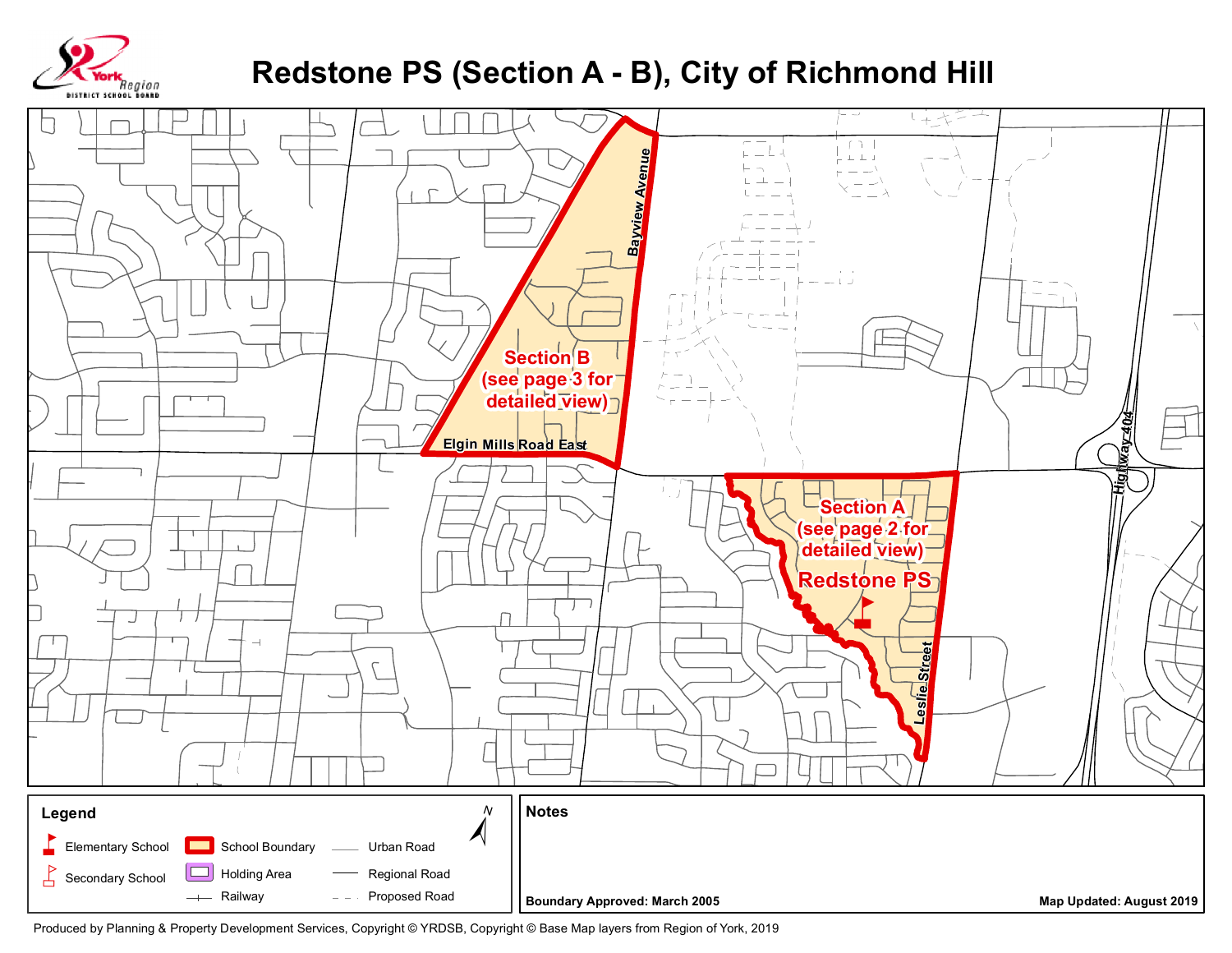

## Redstone PS (Section A), City of Richmond Hill



Produced by Planning & Property Development Services, Copyright @ YRDSB, Copyright @ Base Map layers from Region of York, 2019